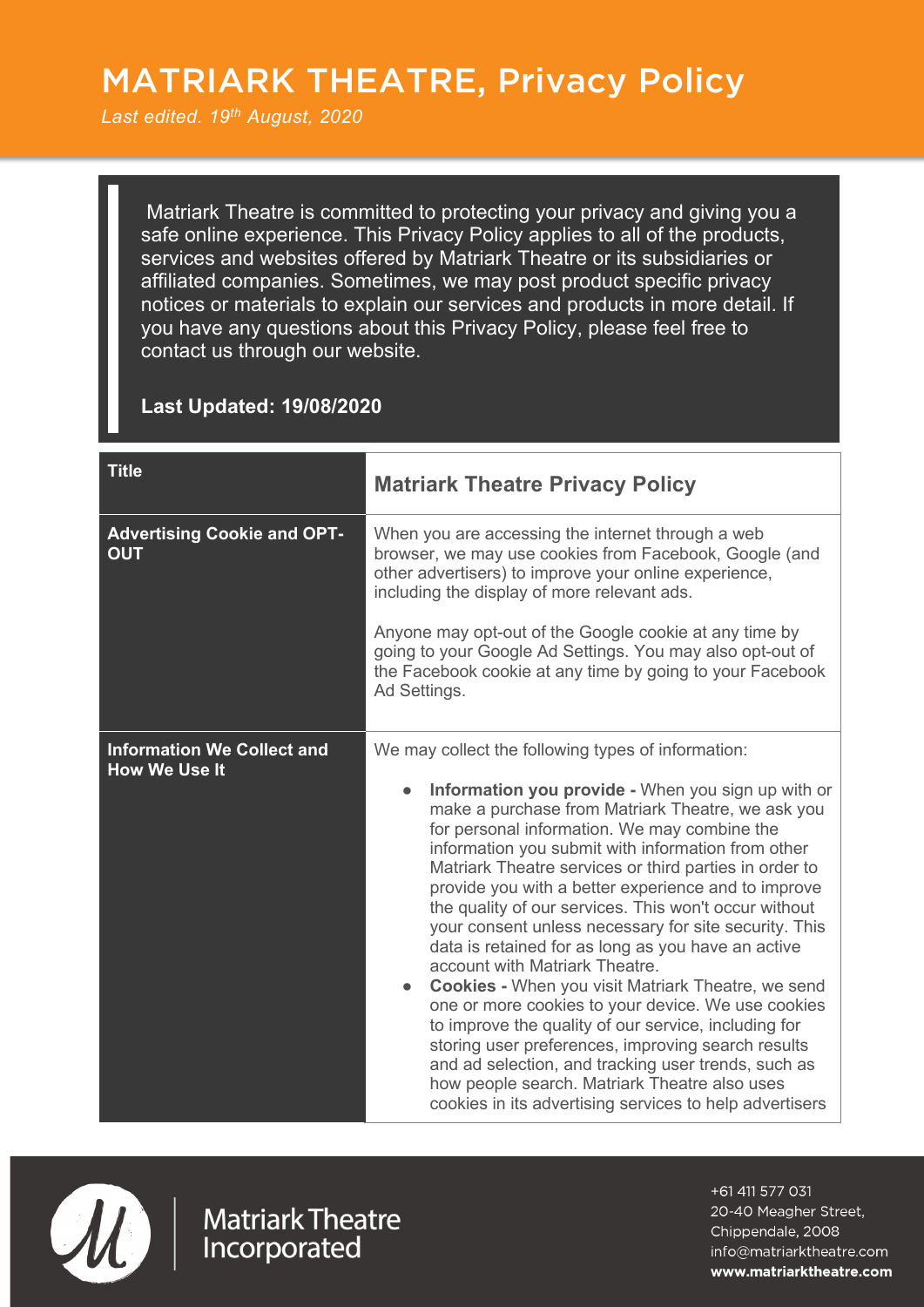and publishers serve and manage ads across the web and on Matriark Theatre services.

- **Log information When you access Matriark** Theatre services via browser, application, or other clients, our hosting service Wix.com servers automatically record certain information. These server logs may include information such as your web request, your interaction with a service, Internet Protocol address, browser type, browser language, the date and time of your request and one or more cookies that may uniquely identify your browser or your account.
- **Traffic information -** When you access the services of Matriark Theatre via browser, application, or other, clients we record certain information using our traffic analysis tool, Google Analytics. This information is stored in an anonymised manner but does include data such as your web request, your interaction with a service, Internet Protocol address, browser type, browser language, the date and time of your request and one or more cookies that may uniquely identify your browser or your account. These logs are retained for a period of 26 months and are used for content and marketing planning purposes so that we can improve our content and services. After this time, these logs are automatically deleted.
- **User communications -** When you send an email or other communications to Matriark Theatre, we may retain those communications in order to process your inquiries, respond to your requests and improve our services. When you send and receive SMS messages to or from one of our services that provides SMS functionality, we may collect and maintain information associated with those messages, such as the phone number, the wireless carrier associated with the phone number, the content of the message, and the date and time of the transaction. We may use your email address to communicate with you about our services or products but never to send you communications that are not related to your purchases or that you haven't opted into.
- **Affiliated Matriark Theatre services on other sites -** We offer some of our services on or through other websites. Personal information that you provide to those sites may be sent to Matriark Theatre in order to deliver the service. We process such information under this Privacy Policy.
- **Third Party Applications Matriark Theatre may** make available third party applications, such as plugins, modules or extensions, through its services. The information collected by Matriark Theatre when you enable a third party application is processed



**Matriark Theatre** Incorporated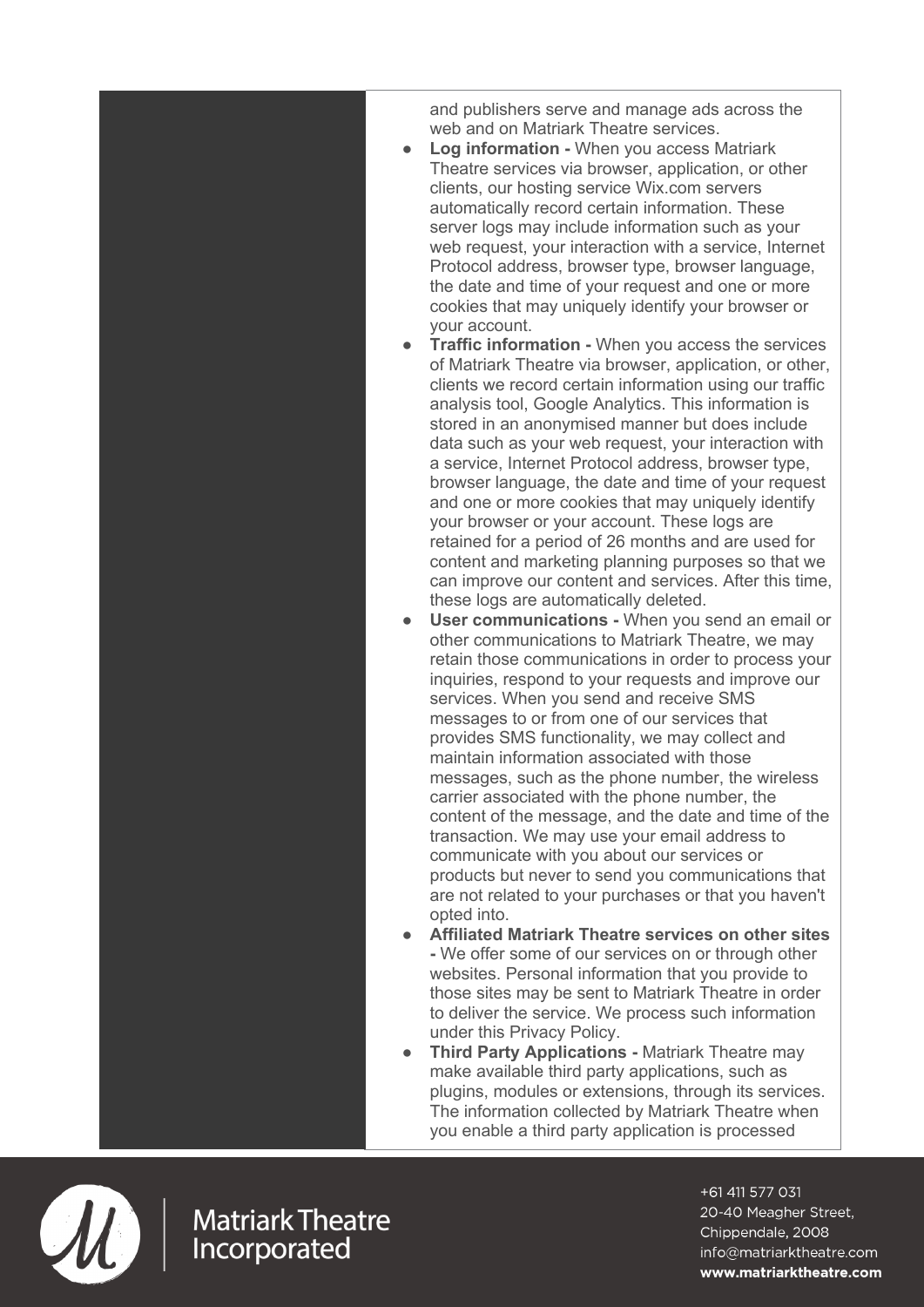|                | <b>Location data - Matriark Theatre offers location-</b><br>enabled services. If you use those services, Matriark<br>Theatre may receive information about your actual<br>location (such as GPS signals sent by a mobile<br>device) or information that can be used to<br>approximate a location (such as a cell ID). This data<br>is not recorded without your permission and is not<br>held for any longer than the period required to deliver<br>the specific service.<br><b>Other sites - This Privacy Policy applies to Matriark</b><br>$\bullet$<br>Theatre's services only. We do not exercise control<br>over the sites displayed as search results, sites that<br>include Matriark Theatre applications, products or<br>services, or links from within our various services.<br>These other sites may place their own cookies or<br>other files on your computer, collect data or solicit<br>personal information from you.<br>In addition to the above, we may use the information we<br>collect to:<br>Provide, maintain, protect, and improve our services<br>(including advertising services) and develop new<br>services; and<br>Protect the rights or property of Matriark Theatre or<br>our users. |
|----------------|--------------------------------------------------------------------------------------------------------------------------------------------------------------------------------------------------------------------------------------------------------------------------------------------------------------------------------------------------------------------------------------------------------------------------------------------------------------------------------------------------------------------------------------------------------------------------------------------------------------------------------------------------------------------------------------------------------------------------------------------------------------------------------------------------------------------------------------------------------------------------------------------------------------------------------------------------------------------------------------------------------------------------------------------------------------------------------------------------------------------------------------------------------------------------------------------------------------------|
|                | If we use this information in a manner different than the<br>purpose for which it was collected, then we will ask for your<br>consent prior to such use.                                                                                                                                                                                                                                                                                                                                                                                                                                                                                                                                                                                                                                                                                                                                                                                                                                                                                                                                                                                                                                                           |
|                | Matriark Theatre processes personal information on our<br>servers in Australia. In some cases, we process personal<br>information outside your own country.                                                                                                                                                                                                                                                                                                                                                                                                                                                                                                                                                                                                                                                                                                                                                                                                                                                                                                                                                                                                                                                        |
| <b>Choices</b> | You can use your account on the Matriark Theatre website<br>to review and control the information stored in your Matriark<br>Theatre account. Most browsers are initially set up to accept<br>cookies, but you can reset your browser to refuse all cookies<br>or to indicate when a cookie is being sent. However, some<br>of the Matriark Theatre features and services may not<br>function properly if your cookies are disabled.                                                                                                                                                                                                                                                                                                                                                                                                                                                                                                                                                                                                                                                                                                                                                                               |

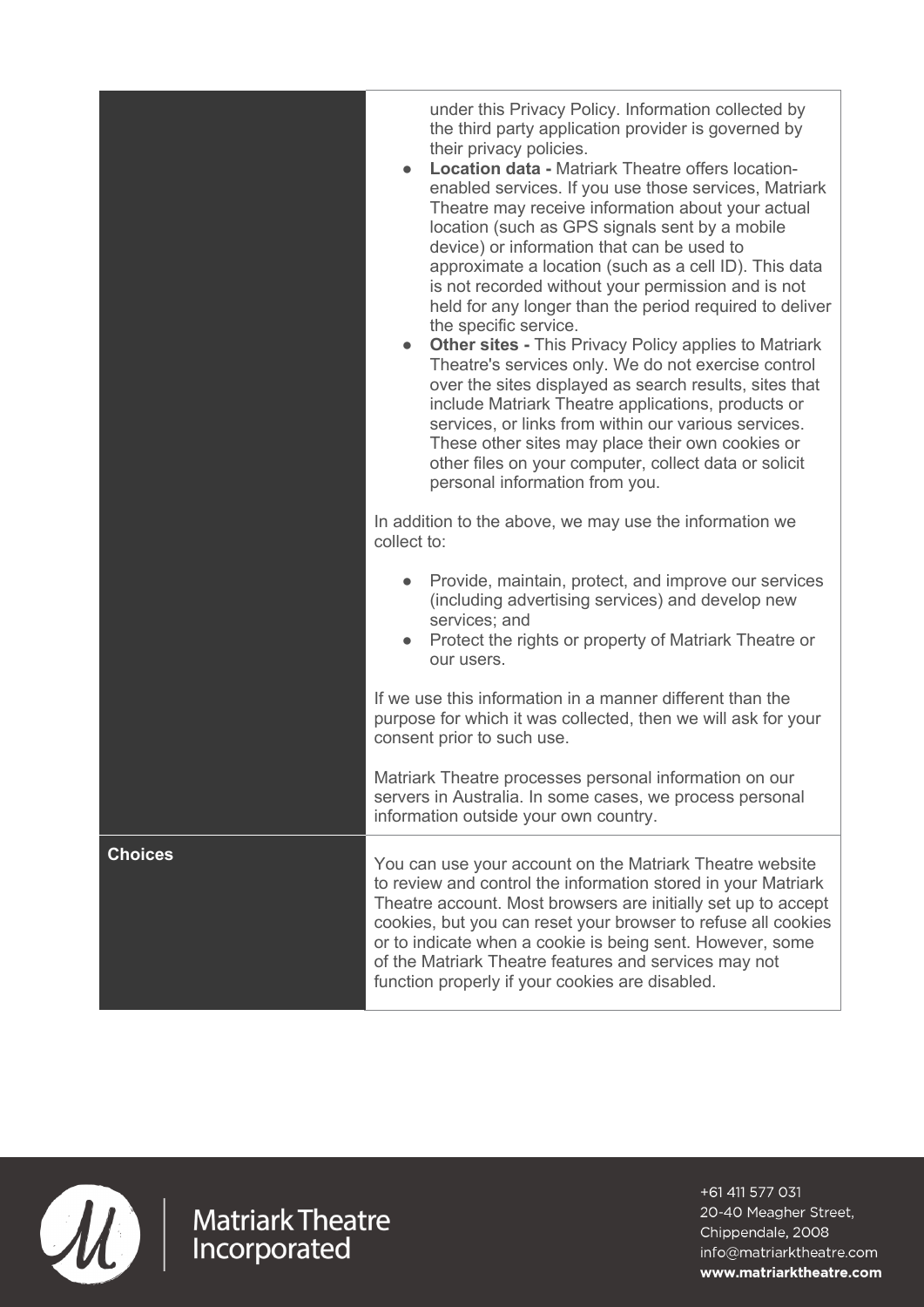| <b>Information Sharing</b>  | Matriark Theatre only shares personal information with other<br>companies or individuals outside of Matriark Theatre in the<br>following limited circumstances:                                                                                                                                                                                                                                                                                                                                                                                                                   |
|-----------------------------|-----------------------------------------------------------------------------------------------------------------------------------------------------------------------------------------------------------------------------------------------------------------------------------------------------------------------------------------------------------------------------------------------------------------------------------------------------------------------------------------------------------------------------------------------------------------------------------|
|                             | We have your consent. We require opt-in consent for<br>the sharing of any sensitive personal information.                                                                                                                                                                                                                                                                                                                                                                                                                                                                         |
|                             | If we provide such information to our subsidiaries,<br>affiliated companies or other trusted businesses or<br>persons for the purpose of processing personal<br>information on our behalf. We require that these<br>parties agree to process such information based on<br>our instructions and in compliance with this Privacy<br>Policy and any other appropriate confidentiality and<br>security measures.                                                                                                                                                                      |
|                             | We have a good faith belief that access, use,<br>preservation or disclosure of such information is<br>reasonably necessary to (a) satisfy any applicable<br>law, regulation, legal process or enforceable<br>governmental request, (b) enforce applicable Terms<br>of Service, including investigation of potential<br>violations thereof, (c) detect, prevent, or otherwise<br>address fraud, security or technical issues, or (d)<br>protect against harm to the rights, property or safety<br>of Matriark Theatre, its users or the public as<br>required or permitted by law. |
|                             | If Matriark Theatre becomes involved in a merger,<br>acquisition, or any form of sale of some or all of its assets,<br>we will ensure the confidentiality of any personal information<br>involved in such transactions and provide notice before<br>personal information is transferred and becomes subject to a<br>different privacy policy.                                                                                                                                                                                                                                     |
| <b>Information Security</b> | We take appropriate security measures to protect against<br>unauthorized access to or unauthorized alteration,<br>disclosure or destruction of data. These include internal<br>reviews of our data collection, storage and processing<br>practices and security measures, including appropriate<br>encryption and physical security measures to guard against<br>unauthorized access to systems where we store personal<br>data.                                                                                                                                                  |
|                             | We restrict access to personal information to Matriark<br>Theatre employees, contractors and agents who need to<br>know that information in order to process it on our behalf.<br>These individuals are bound by confidentiality obligations<br>and may be subject to discipline, including termination and<br>criminal prosecution if they fail to meet these obligations.                                                                                                                                                                                                       |